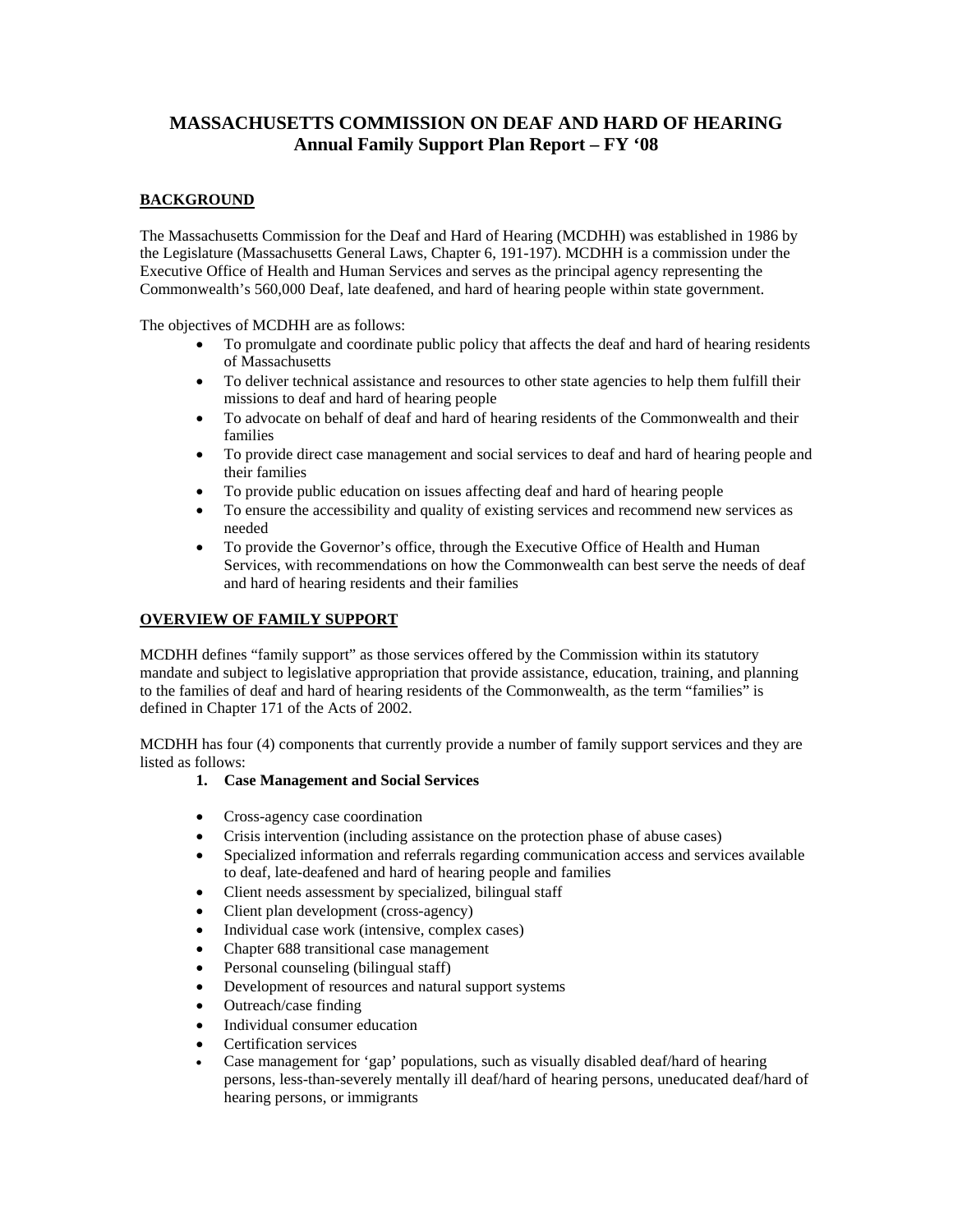### **Children Specialists**

MCDHH has 4 Children's Specialists covering the State of Massachusetts. They are located in Boston, Plymouth, Worcester, and Springfield. They help families identify needs and assist them in working with other agencies for the betterment of their children. They also consult with, or provide training to, other agencies about the special needs of children who are deaf or have hearing loss.

#### **Assistive Technology Funds**

Every year MCDHH is awarded a small amount of dollars to be made available to families who need to purchase assistive equipment but are unable to afford the cost. The majority of monies are being use to purchase hearing aids for family members as well as elderly people.

## **2. Interpreter/CART Referral Services**

MCDHH also administers the Interpreter and CART (Communication Access Real Time) Referral Services. These services are vital to deaf and hard of hearing families because they provide communication access for deaf and hard of hearing children and adults in a variety of public settings.

## **3. Communication Access, Training, and Technology Services (CATTS)**

- Provides public education on all issues related to hearing loss
- Provides free communication accessibility training and technical assistance to state agencies, public and private entities seeking to ensure compliance with the relevant provisions of the Americans with Disabilities Act (ADA)
- Produces MCDHH's informational materials
- Manages MCDHH's website
- Provides general information related to deaf, late deafened and hard of hearing people, their needs and services via telephone, tty, and e-mail
- Maintains a Technology Demonstration Center featuring a broad variety of assistive listening systems, visual communication devices, and signaling systems that alert individuals to sounds in their environment.

## **4. Independent Living Programs**

MCDHH contracts with ten (10) Independent Living Programs throughout the State of Massachusetts to provide the following services to deaf and hard of hearing people and their families:

- Skill training
- Self-advocacy training
- Peer mentoring/counseling
- Alternative support and recreational services
- Topical workshops for consumer education and advocacy

## **PROCESS FOR OBTAINING "SUBSTANTIAL CONSULTATION" FROM FAMILIES REGARDING FLEXIBLE SUPPORT NEEDS**

MCDHH employed the following mechanisms to gather information from deaf and hard of hearing people and their families about their support needs:

- Issues and concerns are discussed at Statewide Advisory Committee (SAC) and Regional Advisory Council (RAC) meetings on a regular basis
- Individual conversations and consultations with families utilizing MCDHH programs and services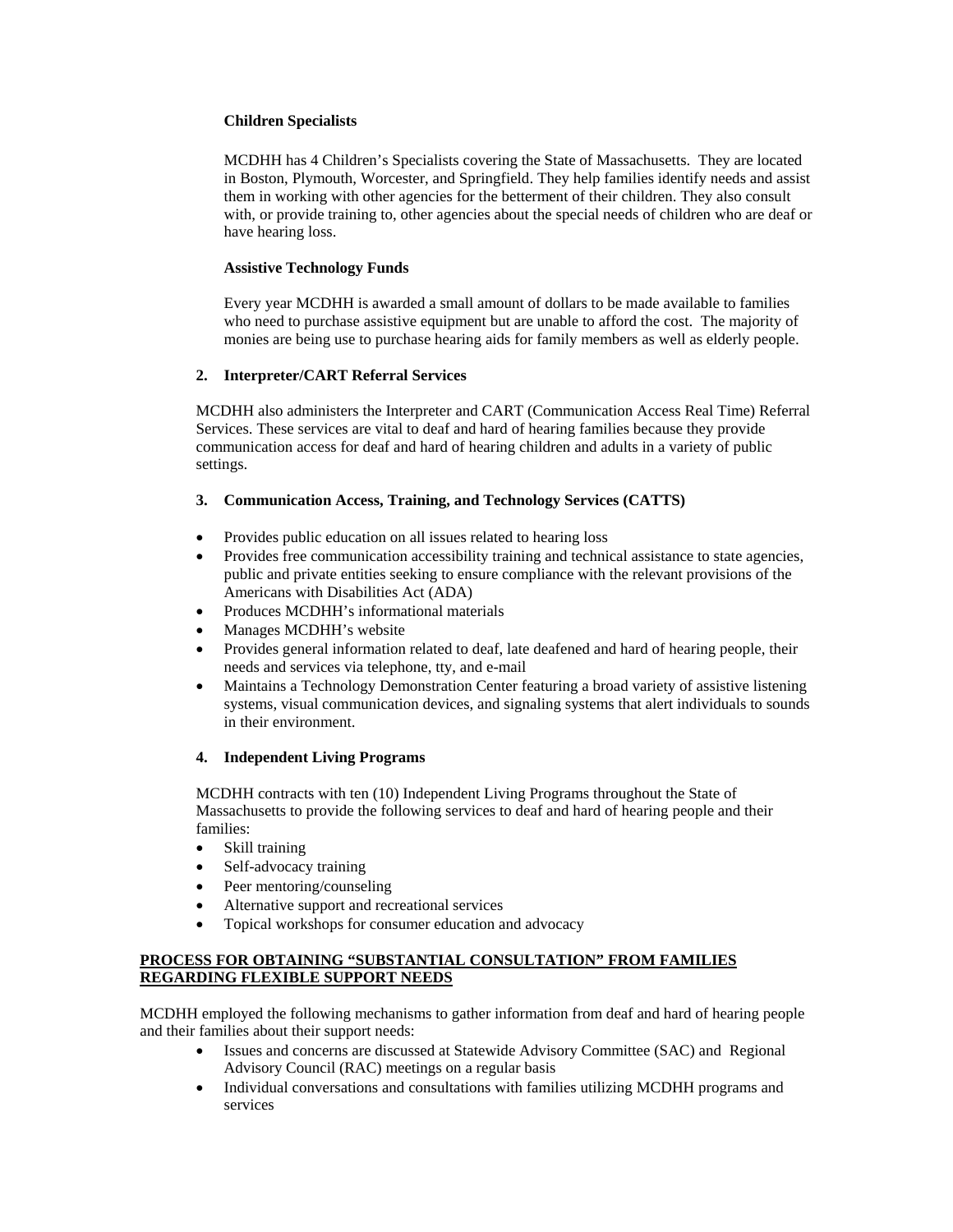- Information gathered by Case Management Information and Referral Specialist
- Children Specialists attend various state and private meetings and workgroups such as DOE, DMH, DMR, wraparound projects (mental health and children/adolescents) and obtain information regarding what is happening with families in the community.

## **FOCUS AREAS**

## **I. Family Empowerment**

#### *Current Activities:*

MCDHH Case Managers and IL Specialists in DHILS programs throughout the State of Massachusetts continue to work closely with Deaf and Hard of Hearing consumers/clients and their families to empower them by providing them with training and supports in order to develop their Independent Living Skills.

#### *New Initiatives:*

- MCDHH renewed their Memorandum of Understanding with DOE for the third time to set up a Parent Advisory Group in collaboration with Federation of Children's Services.
- Under the Memorandum of Understanding the Parent Coordinator and Parent Trainer will develop and disseminate a survey to gather input as to changing needs and supports needed from MCDHH during FY '08.
- The Parent Coordinator will work in conjunction with Federation of Children with Special Needs.
- Deaf/Hard of Hearing Independent Living Skills Programs (DHILS) will continue to provide trainings on parenting skills, how to buy a house and money management.
- MCDHH recruited a parent representative for the Statewide Advisory Council (SAC).
- MCDHH will request parent participation in a survey to gather input as to changing needs and supports needed from MCDHH during FY '08.

## **II. Family Leadership**

## *Current Activities:*

Children Specialists attend many of the IEP meetings with the parents to provide advocacy and to teach parents how to advocate for the rights of their deaf and hard of hearing children. The Specialists also work with parents to help them learn how to take on a more leadership role.

## *New Initiatives:*

- Children's Specialists will continue to provide training on the IEP process and the rights of parents.
- Children's Specialists will continue to provide training about the changes to the IDEA law to parents of deaf and hard of hearing children.
- Case Managers and Children's Specialists will provide information on Chapter 171 to families.

## **III. Family Support Resources and Funding**

## *Current Activities:*

## *New Initiatives:*

• MCDHH will continue to provide Assistive Technology Funds to families who cannot afford to purchase assistive technology equipment.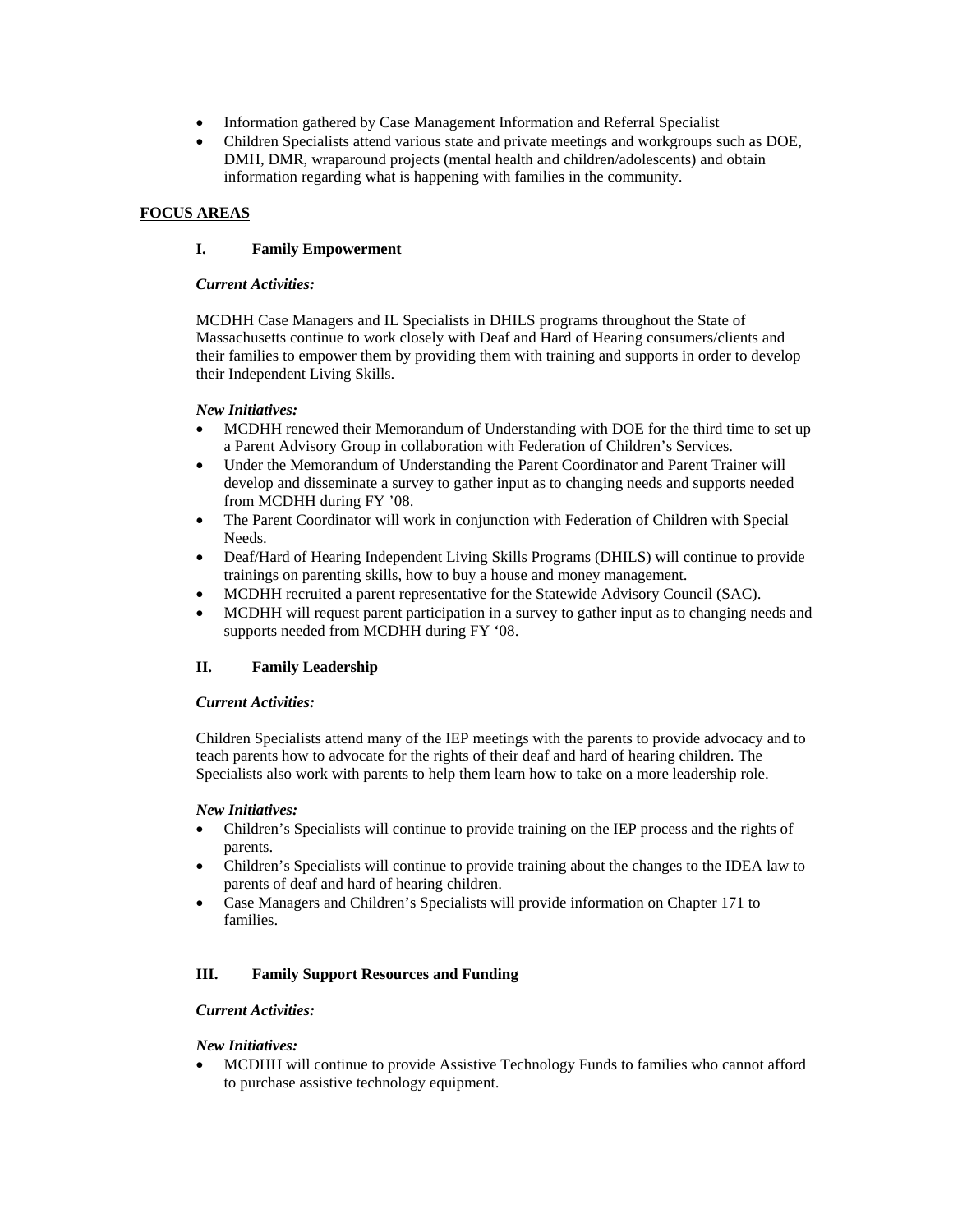- MCDHH will continue to certify parents/families to receive free adaptive telephone equipment from the Massachusetts Equipment Distribution Program (MassEDP).
- MCDHH will continue to provide information to families on MRC's Assistive Technology Loan Program (Money and/or Equipment).
- MCDHH will continue to provide training in the public school systems on making classroom and curriculum accessible to Deaf and Hard of Hearing students according to IDEA and the new National Guidelines for Deaf and Hard of Hearing.

## **IV. Accessing Services and Reports**

#### *Current Activities:*

MCDHH's Communications Access, Training and Technology Services Department (CATTS) continue to provide public education on all issues related to hearing loss. In particular, CATTS conducts extensive public outreach targeted to providing free communications accessibility training. The CATTS Department is responsible for producing the Commission's informational materials, providing general information related to deaf and hard of hearing people and managing the Commission's web site. Through CATTS, MCDHH updated and re-published the 2007 edition of the Resources Directory for Deaf and Hard of Hearing people; distributed free of charge. This directory has over 600 listings and is also available online. CATTS also revised the frequently requested book titled " A Guide for People Who Become Deaf or Severely Hard of Hearing", which will also be distributed free of charge. Various brochures were updated and are available for distribution as well as plastic cards to be used to request interpreters for emergency services.

The Case Management Services Department and CATTS Department work collaboratively to do outreach to historically underserved regions by exhibiting at the Big E in Western Massachusetts, and by actively participating in community events sponsored by diverse population groups. Case Managers and Case Management Director have been working in collaboration with DMH addressing the issue of lack of substance abuse services for deaf and hard of hearing people. MCDHH has ordered new ASL videotapes that can be loaned to parents of deaf and hard of hearing children and will be ready by the end of September 2007.

#### *New Initiatives:*

- MCDHH will continue to maintain the Assistive Technology Demonstration Center with updated technology allowing families to try out equipment to determine which is the best fit for them.
- MCDHH will continue to submit articles to the Deaf Community News and other consumer run publications to connect readers with new initiatives at the Commission and encourage parents and family involvement
- MCDHH will continue to develop and provide information packets that include a listing of resources, videotapes and books to the families.

## **V. Culturally Competent Outreach and Support**

#### *Current Activities:*

MCDHH continues to identify and utilize resources for case managers to access foreign language interpreters to facilitate communication between signing/English speaking staff and parents and families who speak a different language.

## *New Initiatives:*

- MCDHH will continue to hire bi-lingual interpreters for foreign speaking families when needed.
- CATTS staff and Case Management staff will attend a conference at Clarke School (oral school) in the fall as part of the outreach and support services.